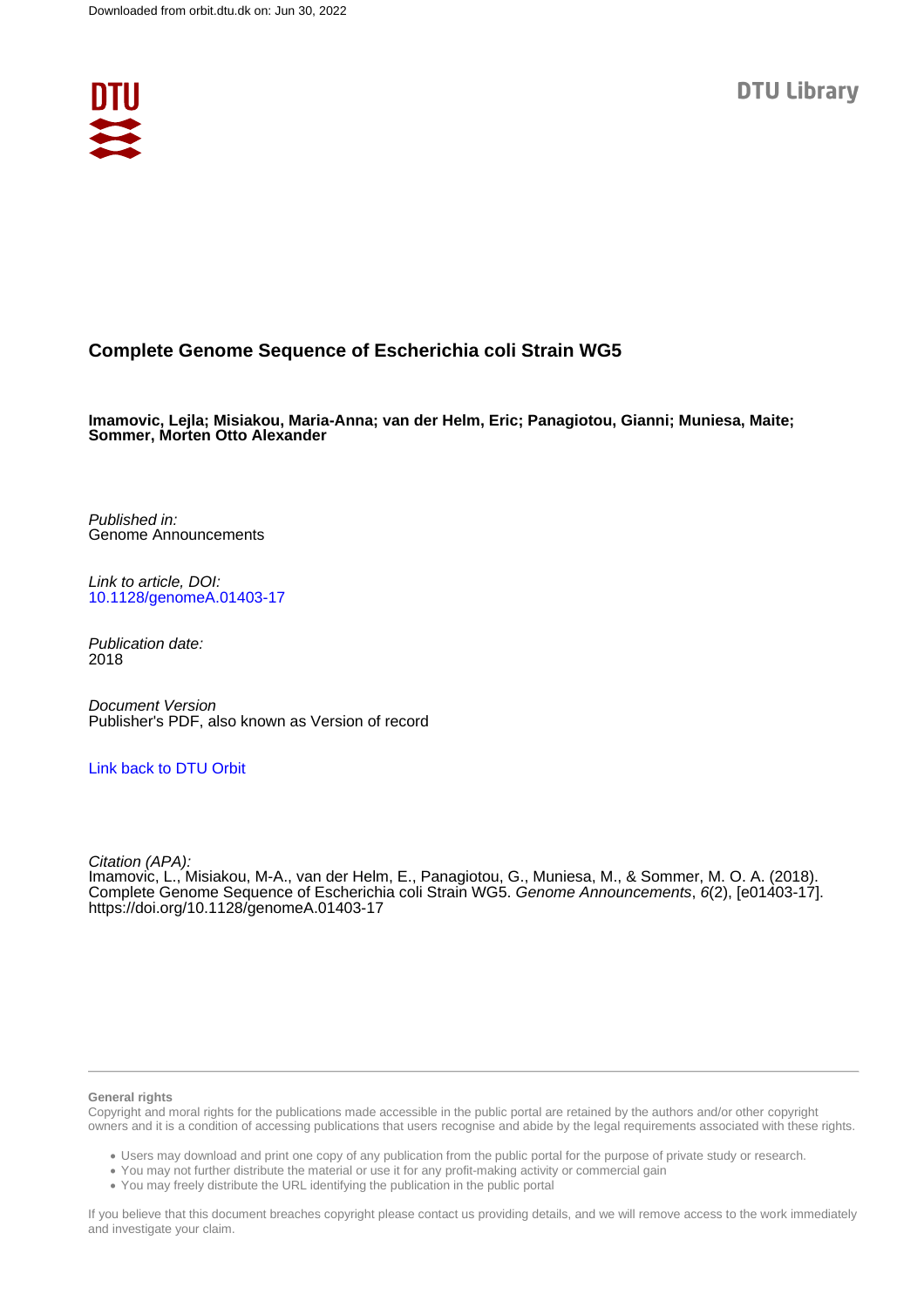

### genome**A**nnouncements<sup>™</sup> **AMERICAN SOCIETY FOR MICROBIOLOGY**

# **Complete Genome Sequence of Escherichia coli Strain WG5**

**Lejla Imamovic,a Maria-Anna Misiakou,a Eric van der Helm,a Gianni Panagiotou,b [Maite Muniesa,](http://orcid.org/0000-0001-5549-1394)c Morten Otto Alexander Sommera**

a Novo Nordisk Foundation Center for Biosustainability, Technical University of Denmark, Lyngby, Denmark <sup>b</sup>Leibniz Institute for Natural Product Research and Infection Biology, Hans Knöll Institute, Jena, Germany c Department of Genetics, Microbiology and Statistics, Microbiology Section, Faculty of Biology, University of Barcelona, Barcelona, Spain

**ABSTRACT** Escherichia coli strain WG5 is a widely used host for phage detection, including somatic coliphages employed as standard ISO method 10705-1 (2000). Here, we present the complete genome sequence of a commercial E. coli WG5 strain.

*E*scherichia coli is a common commensal of the human and animal gut. E. coli strain WG5 is used as a host to detect somatic coliphages, proposed to be an indicator of human and animal fecal contamination of water, sediments, and sludge, as described in ISO method 10705-1 (2000) [\(1\)](#page-2-0). This is an easily applicable and affordable method for water quality and contamination management in water treatment facilities [\(2\)](#page-2-1). Other studies employ a similar method using strain WG5 as a host to detect temperate infectious phages from food [\(3,](#page-2-2) [4\)](#page-2-3). The applicability of the method is based on the high sensitivity of the E. coli WG5 host to infection by somatic coliphages [\(5\)](#page-2-4). E. coli WG5 [\(6\)](#page-2-5) is a nalidixic acid-resistant mutant of E. coli C, also known as strain CN, and is publicly available in the ATCC (ATCC number 700078). E. coli strain WG5 possesses an attenuated host restriction-modification system and contains only the core part of the lipopolysaccharide (LPS), increasing susceptibility to phage infections [\(5,](#page-2-4) [7\)](#page-2-6).

Bacterial DNA was isolated using a DNeasy blood and tissue kit (Qiagen), according to the manufacturer's protocols. DNA libraries were prepared using a TruSeq Nano kit (Illumina) and sequenced on a MiSeq platform  $(2 \times 300$  bp). In parallel, genomic DNA was used to prepare barcoded DNA with Native barcoding kit 1D (product number EXP-NBD103; Oxford Nanopore Technologies), together with Ligation sequencing kit 1D (SQK-LSK108; Oxford Nanopore Technologies). DNA was sequenced using R9.4 chemistry (FLO-MIN106; Oxford Nanopore Technologies), and the raw signal was base called using Albacore 1.2.6. The sequences were assembled de novo into a single contig using the Unicycler hybrid assembler [\(8\)](#page-2-7), with default settings.

The WG5 strain has a circular complete genome of 4,592,887 bp. Genome annotation was acquired from NCBI Prokaryotic Genome Annotation Pipeline [\(9\)](#page-2-8), which revealed 4,657 genes, 4,536 coding sequences, 22 rRNAs (5S, 16S, and 23S), 87 tRNAs, and 22 noncoding RNAs. Multilocus sequence types were identified using MSTL [\(10\)](#page-2-9). No horizontally identified antibiotic resistance genes were detected by using ResFinder [\(11\)](#page-2-10). The PHASTER prophage finder [\(12\)](#page-2-11) identified three prophage regions, with two incomplete prophage regions and one questionable prophage region.

**Accession number(s).** The genome sequences have been deposited in GenBank under the accession number [CP024090.](http://www.ncbi.nlm.nih.gov/nuccore/CP024090) The version described in this paper is the first version.

### **ACKNOWLEDGMENTS**

This research was funded by the EU H2020 ERC-20104-STG LimitMDR (grant 638902), the Danish Council for Independent Research Sapere Aude Program DFF-4004-00213, and the European Union Seventh Framework Programme (FP7-KBBE-2013-7-singlestage, no.

**Received** 8 November 2017 **Accepted** 14 November 2017 **Published** 11 January 2018

**Citation** Imamovic L, Misiakou M-A, van der Helm E, Panagiotou G, Muniesa M, Sommer MOA. 2018. Complete genome sequence of Escherichia coli strain WG5. Genome Announc 6:e01403-17. [https://doi.org/10.1128/genomeA](https://doi.org/10.1128/genomeA.01403-17) [.01403-17.](https://doi.org/10.1128/genomeA.01403-17)

**Copyright** © 2018 Imamovic et al. This is an open-access article distributed under the terms of the [Creative Commons Attribution 4.0](https://creativecommons.org/licenses/by/4.0/) [International](https://creativecommons.org/licenses/by/4.0/) license.

Address correspondence to Morten Otto Alexander Sommer, [msom@bio.dtu.dk.](mailto:msom@bio.dtu.dk)